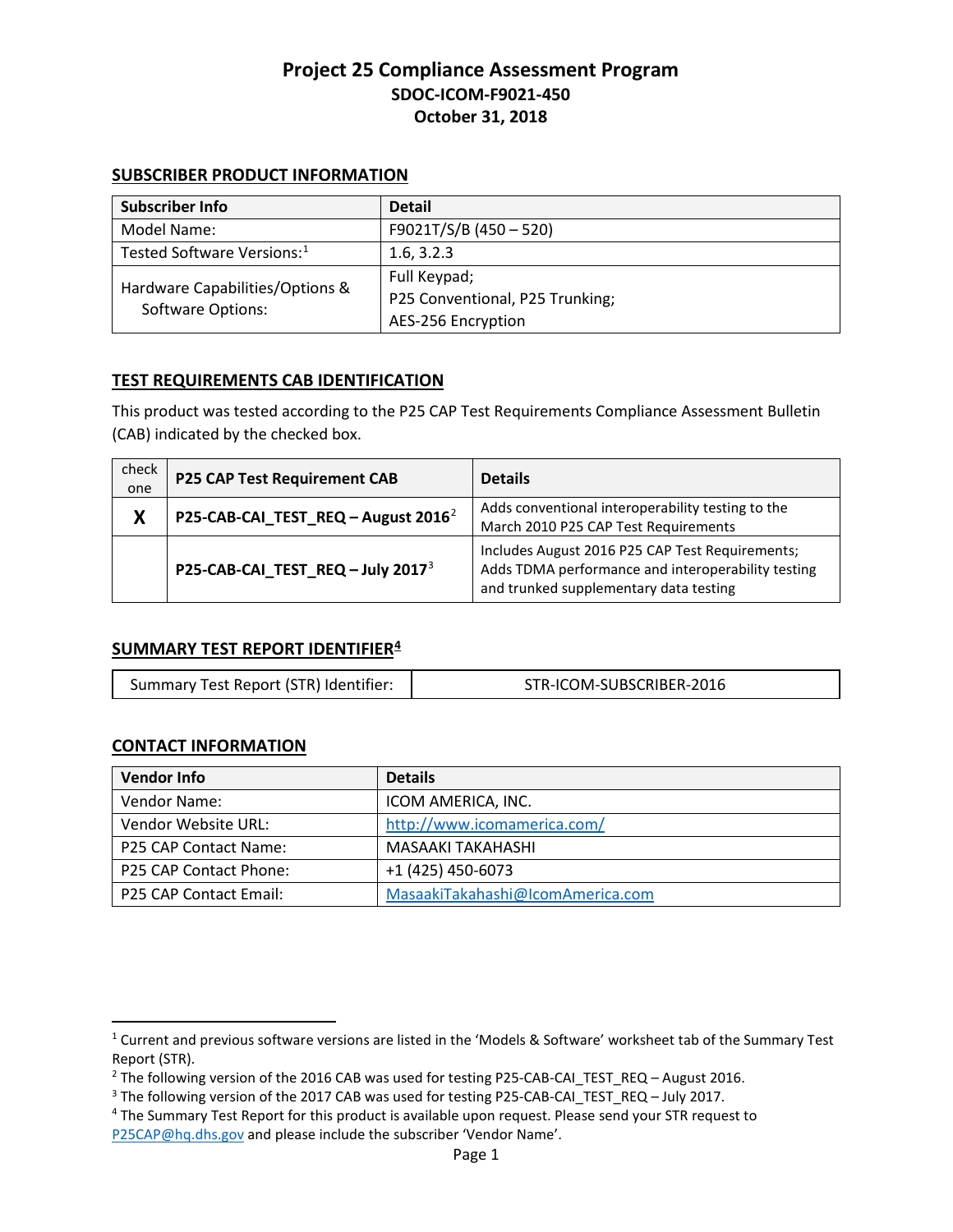# **ENCRYPTION STATEMENT**

This product complies with the P25 CAP Encryption Requirements CAB (P25-CAB-ENC\_REQ). The checked box indicates how the product was tested.

| $\mathbf{v}$ | Tested with the AES 256 encryption algorithm and shall be available with AES 256 encryption at a<br>minimum or without any encryption of any type. |
|--------------|----------------------------------------------------------------------------------------------------------------------------------------------------|
|              | Tested without the AES 256 encryption algorithm and shall only be available without any encryption<br>of any type.                                 |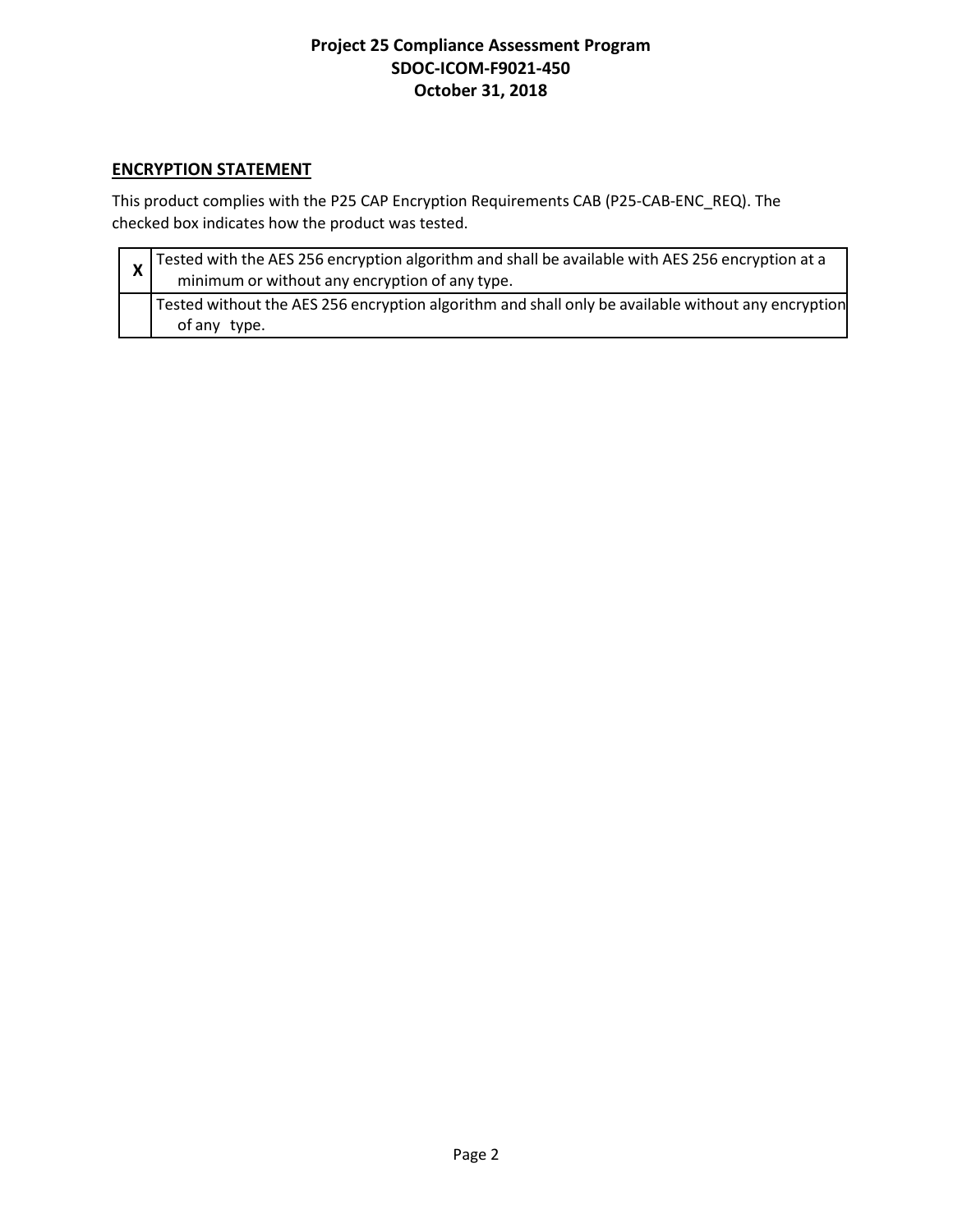## **CONVENTIONAL PERFORMANCE**

The Subscriber product has been tested for Conventional Performance. All requirements were passed except for those requirements identified below under Unsupported or Failed Requirements.

## P25 CAP Conventional Performance Testing Coverage

Receiver Tests: Reference Sensitivity, Faded Reference Sensitivity, Signal Delay Spread Capability, Adjacent Channel Rejection, Offset Adjacent Channel Rejection, Co-Channel Rejection, Spurious Response Rejection, Intermodulation Rejection, Signal Displacement Bandwidth, Late Entry Unsquelch Delay, and Receiver Throughput Delay.

Transmitter Tests: Unwanted Emissions (Adjacent Channel Power Ratio), Transmitter Power and Encoder Attack Time, Transmitter Throughput Delay, Frequency Deviation for C4FM, and Modulation Fidelity, Transient Frequency Behavior.

### Unsupported or Failed Requirements

1. EUT Failed Signal Delay Spread for Standard Simulcast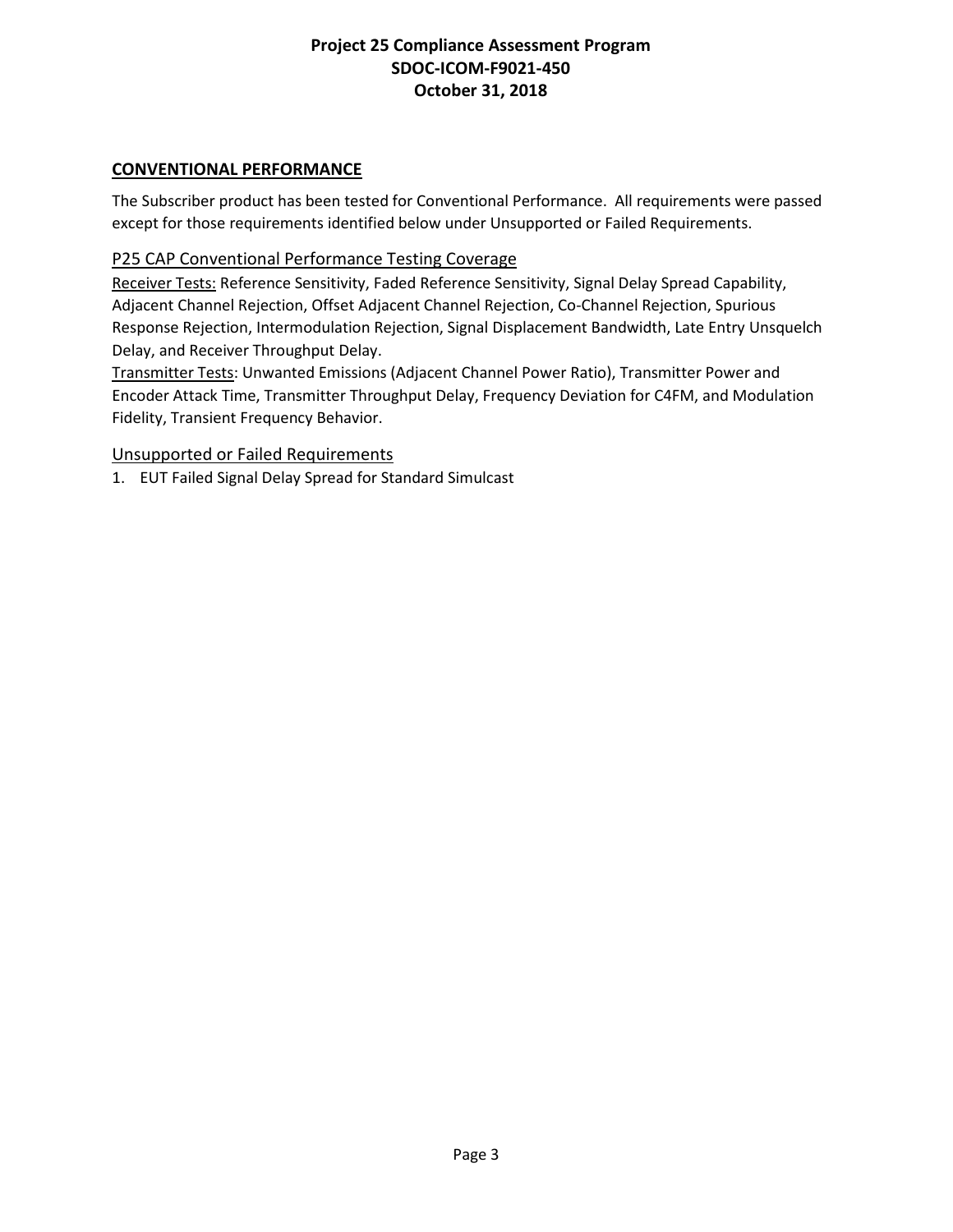## **TRUNKING PERFORMANCE - FDMA**

The Subscriber product has been tested for Trunking Performance - FDMA. All requirements were passed except for those requirements identified below under Unsupported or Failed Requirements.

### P25 CAP FDMA Trunking Performance Testing Coverage

Receiver Tests: Reference Sensitivity, Faded Reference Sensitivity, Signal Delay Spread Capability, Adjacent Channel Rejection, Offset Adjacent Channel Rejection, Co-Channel Rejection, Spurious Response Rejection, Intermodulation Rejection, and Signal Displacement Bandwidth.

Transmitter Tests: Unwanted Emissions (Adjacent Channel Power Ratio), Power Attack time, Encoder Attack Time, Transmitter Throughput Delay, Frequency Deviation for C4FM, and Modulation Fidelity, Transient Frequency Behavior.

Trunked Tests: Trunking Control Channel Slot Times, Trunking Request Time, and Transmitter Time to Key on a Traffic Channel.

### Unsupported or Failed Requirements

- 1. EUT Failed Signal Delay Spread for Standard Simulcast
- 2. EUT was not evaluated against 37.5 ms Slot Times for Trunking Control Channel Slot Times
- 3. EUT was not evaluated against Short From for Transmitter Time to Key on a Traffic Channel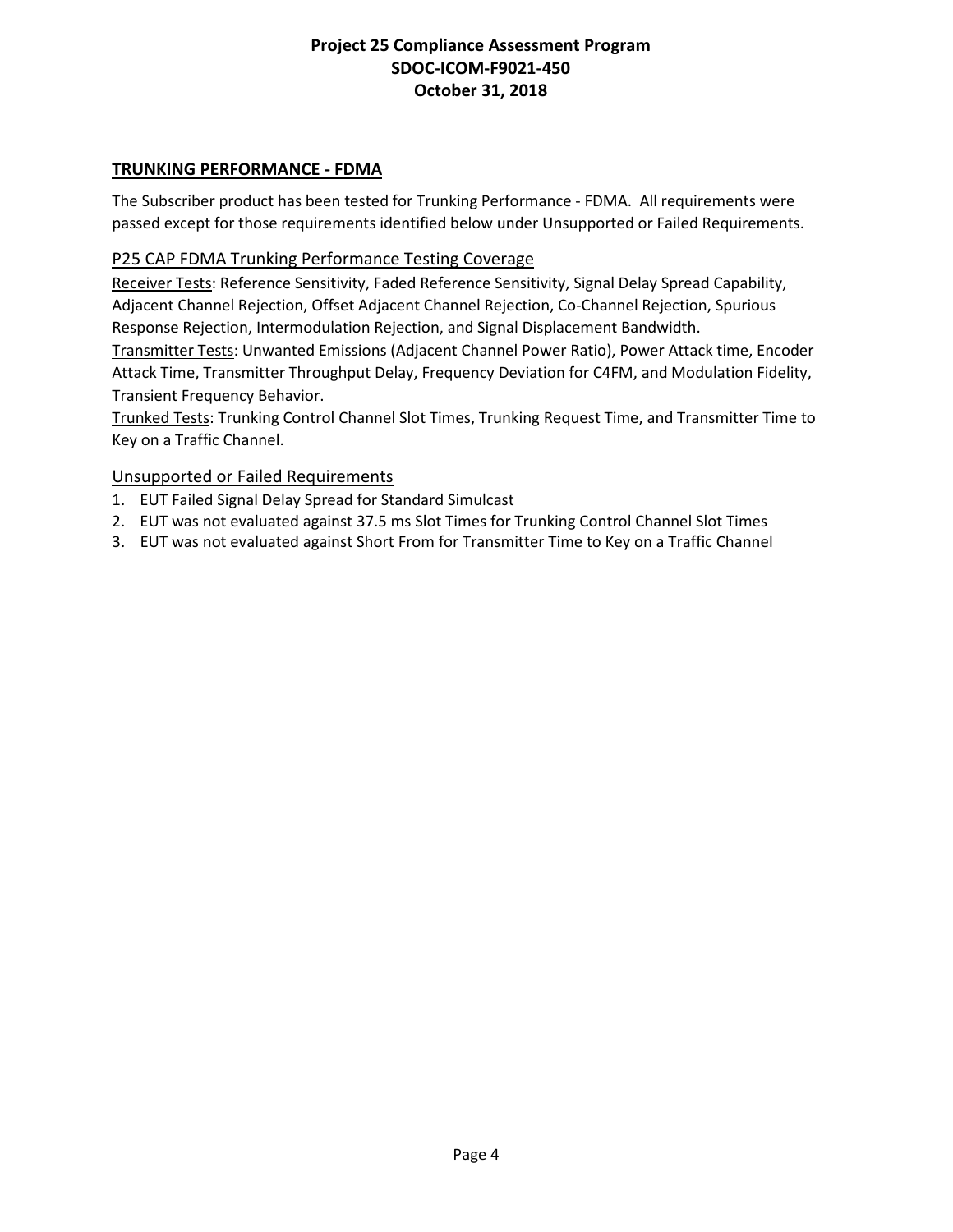## **CONVENTIONAL DIRECT MODE INTEROPERABILITY**

The Subscriber product has been tested for Conventional Direct Mode Interoperability. All test cases were passed except for those test cases identified below under Unsupported or Failed Test Cases. Test cases that passed but require specific, sometimes optional, product capabilities are also identified below.

### P25 CAP Direct Mode Interoperability Testing Coverage

Network Access Code (NAC) Operation, Group Voice Call, Emergency Call, Unit-to-Unit Voice Call, Encryption, Call Alert, Radio Check, Message Update, Status Update, Status Query, and Radio Unit Monitor.

#### Unsupported or Failed Test Cases

1. EUT Direct Mode does not support Call Alert, Radio Check, Message Update, Status Update, Status Query, Radio Unit Monitor

- 1. EUT requires AES-256 Encryption option to pass Encryption
- 2. EUT requires display to identify calling radio for all tests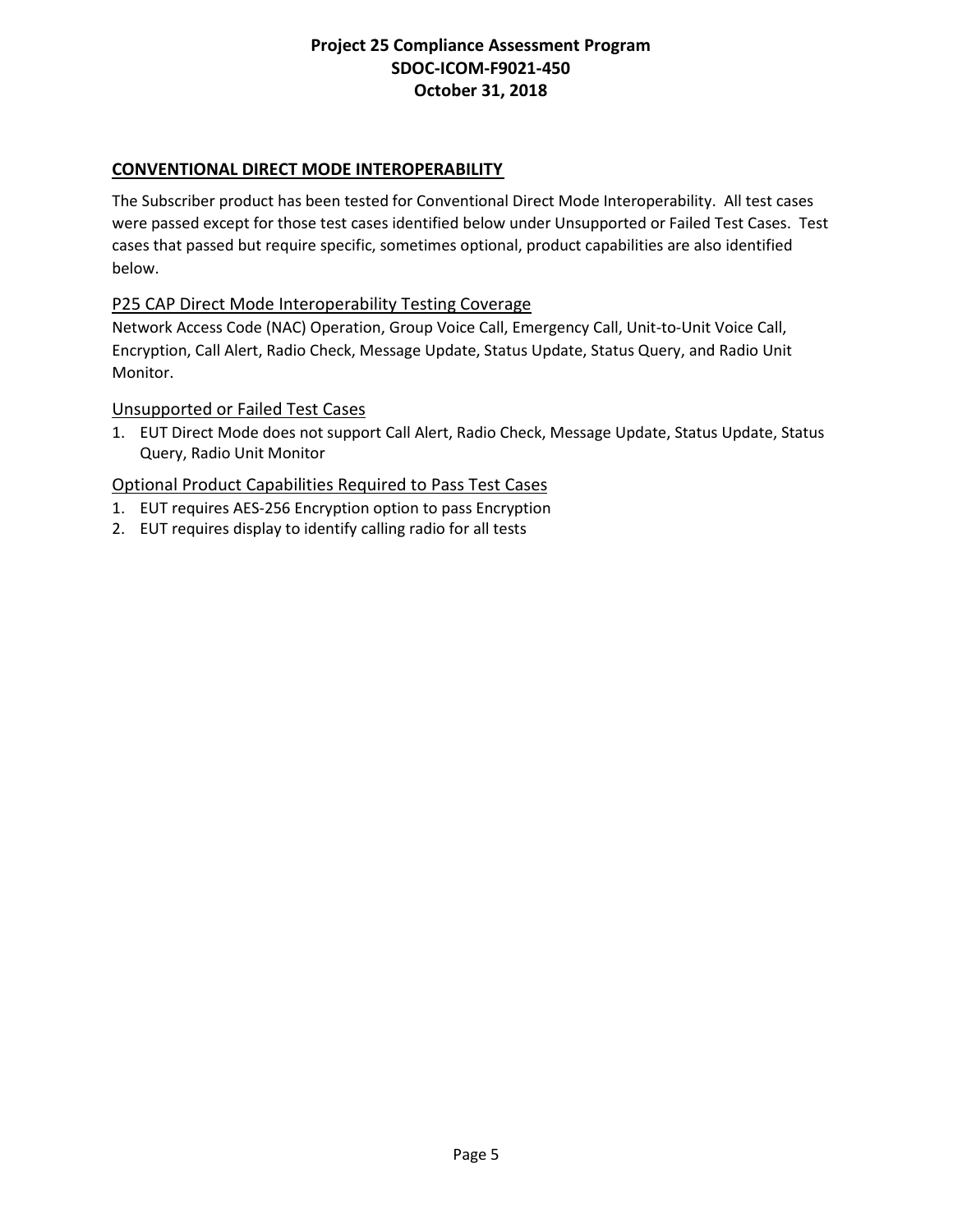## **CONVENTIONAL REPEAT MODE INTEROPERABILITY**

The Subscriber product has been tested for Conventional Repeat Mode Interoperability. All test cases were passed except for those test cases identified below under Unsupported or Failed Test Cases. Test cases that passed but require specific, sometimes optional, product capabilities are also identified below.

### P25 CAP Repeat Mode Interoperability Testing Coverage

Network Access Code (NAC) Operation, Group Voice Call, Emergency Call, Unit-to-Unit Voice Call, Encryption, Call Alert, Radio Check, Message Update, Status Update, Status Query, and Radio Unit Monitor.

#### Unsupported or Failed Test Cases

1. EUT Repeat Mode does not support Call Alert, Radio Check, Message Update, Status Update, Status Query, Radio Unit Monitor

- 1. EUT requires AES-256 Encryption option to pass Encryption
- 2. EUT requires display to identify calling radio for all tests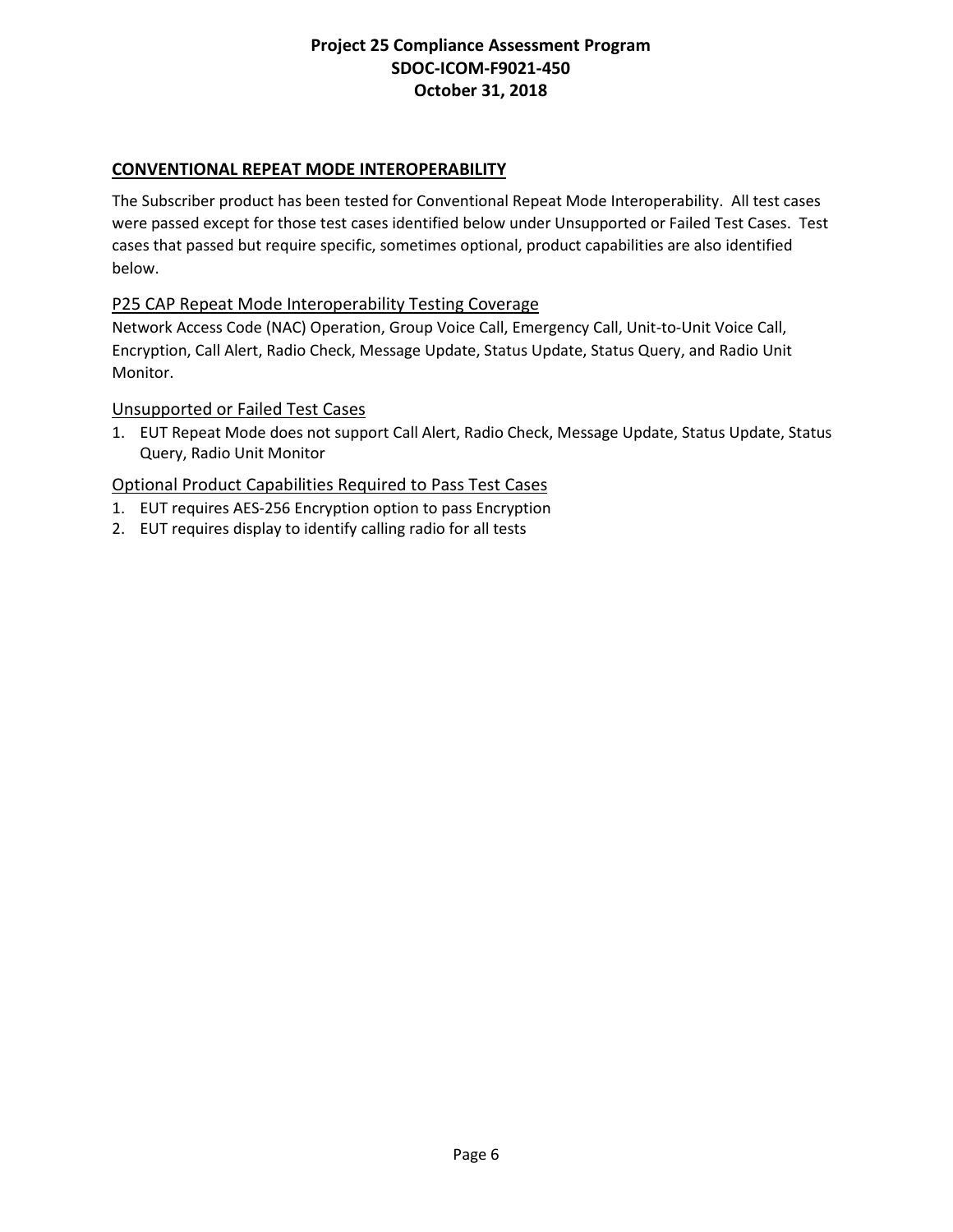## **CONVENTIONAL REPEAT MODE with DISPATCH MONITORING CONSOLE INTEROPERABILITY**

The Subscriber product has been tested for Conventional Repeat Mode with Dispatch Monitoring Console Interoperability. All test cases were passed except for those test cases identified below under Unsupported or Failed Test Cases. Test cases that passed but require specific, sometimes optional, product capabilities are also identified below.

### P25 CAP Repeat Mode Interoperability Testing Coverage

Group Voice Call, Emergency Call, All Call, Unit-to-Unit Voice Call, Encryption, Emergency Alarm, Call Alert, Radio Check, Radio Unit Inhibit/Uninhibit, Message Update, Status Update, Status Query, and Radio Unit Monitor.

#### Unsupported or Failed Test Cases

- 1. Due to limitations of the Representative Subscriber / Base Station Under Test, the EUT was not fully verified for the following tests: Routine Group Voice Call, Emergency Call, All Call, Call Alert, Radio Check, Radio Unit Inhibit/Uninhibit, Message Update, Status Update, Status Query, and Radio Unit Monitor.
- 2. EUT does not support Message Update from DMC, Status Update, Status Query

- 1. EUT requires AES-256 Encryption option to pass Encryption
- 2. EUT requires display to identify calling radio for all tests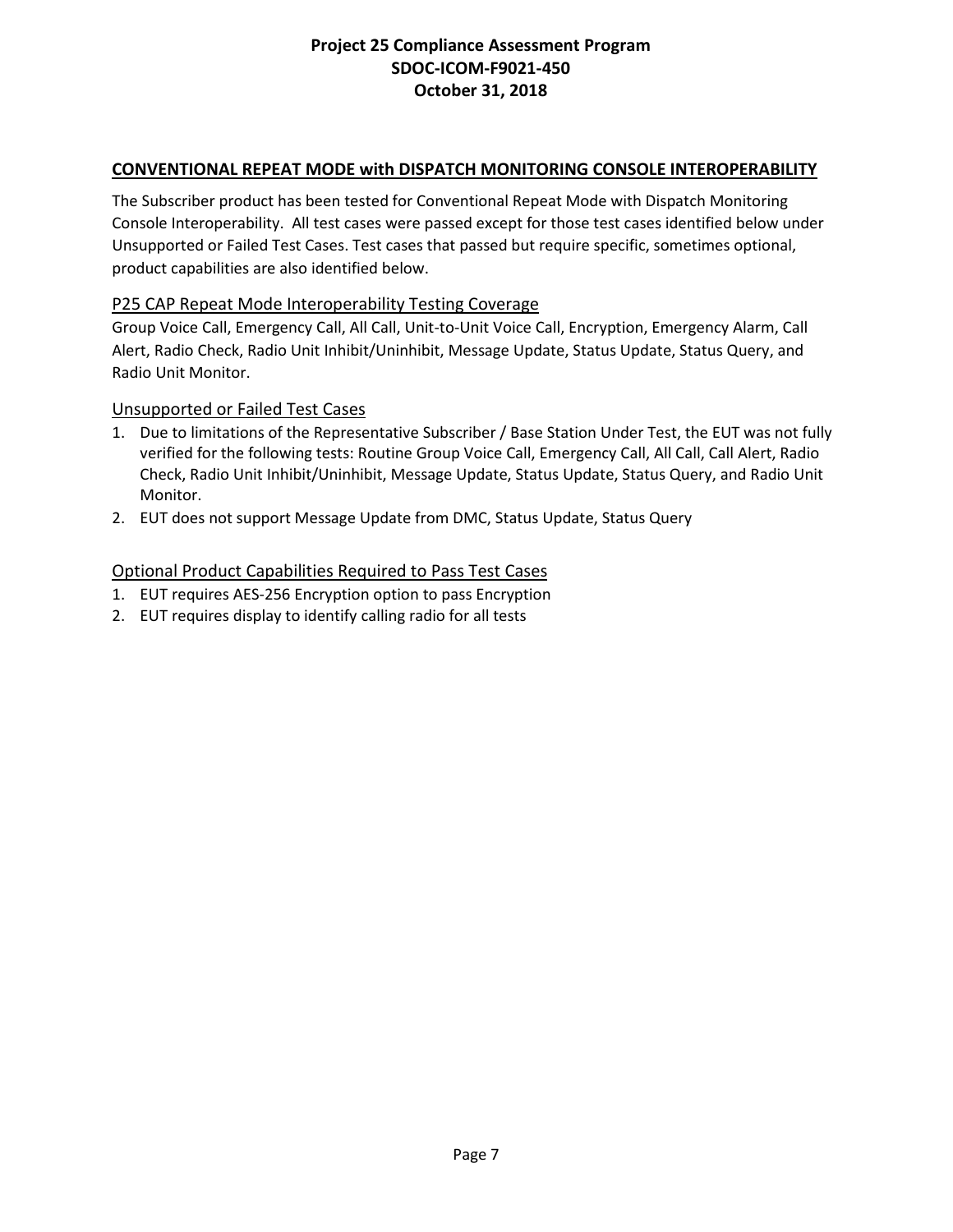## **TRUNKED SUBSCRIBER UNIT INTEROPERABILITY – FDMA**

The Subscriber product has been tested for Trunked Interoperability - FDMA. All test cases were passed except for those test cases identified below under Unsupported or Failed Test Cases. Test cases that passed but require specific, sometimes optional, product capabilities are also identified below.

### 2016 P25 CAP FDMA Trunked Interoperability Testing Coverage

Full Registration, Group Voice Call, Unit to Unit Voice Call, Broadcast Voice Call, Affiliation, Announcement Group Call, Emergency Alarm, Emergency Group Call, Encryption, Intra-Location Registration Area Roaming

#### Unsupported or Failed Test Cases

1. Due to limitations of the Representative Subscriber / Base Station Under Test, the EUT was not fully verified for the following tests: Unit-to-Unit Voice Call, Intra-Location Registration Area Roaming

- 1. EUT requires AES-256 Encryption option to pass Encryption
- 2. EUT requires display to identify calling radio for all tests
- 3. EUT does not support Inter-System or Inter-WACN roaming